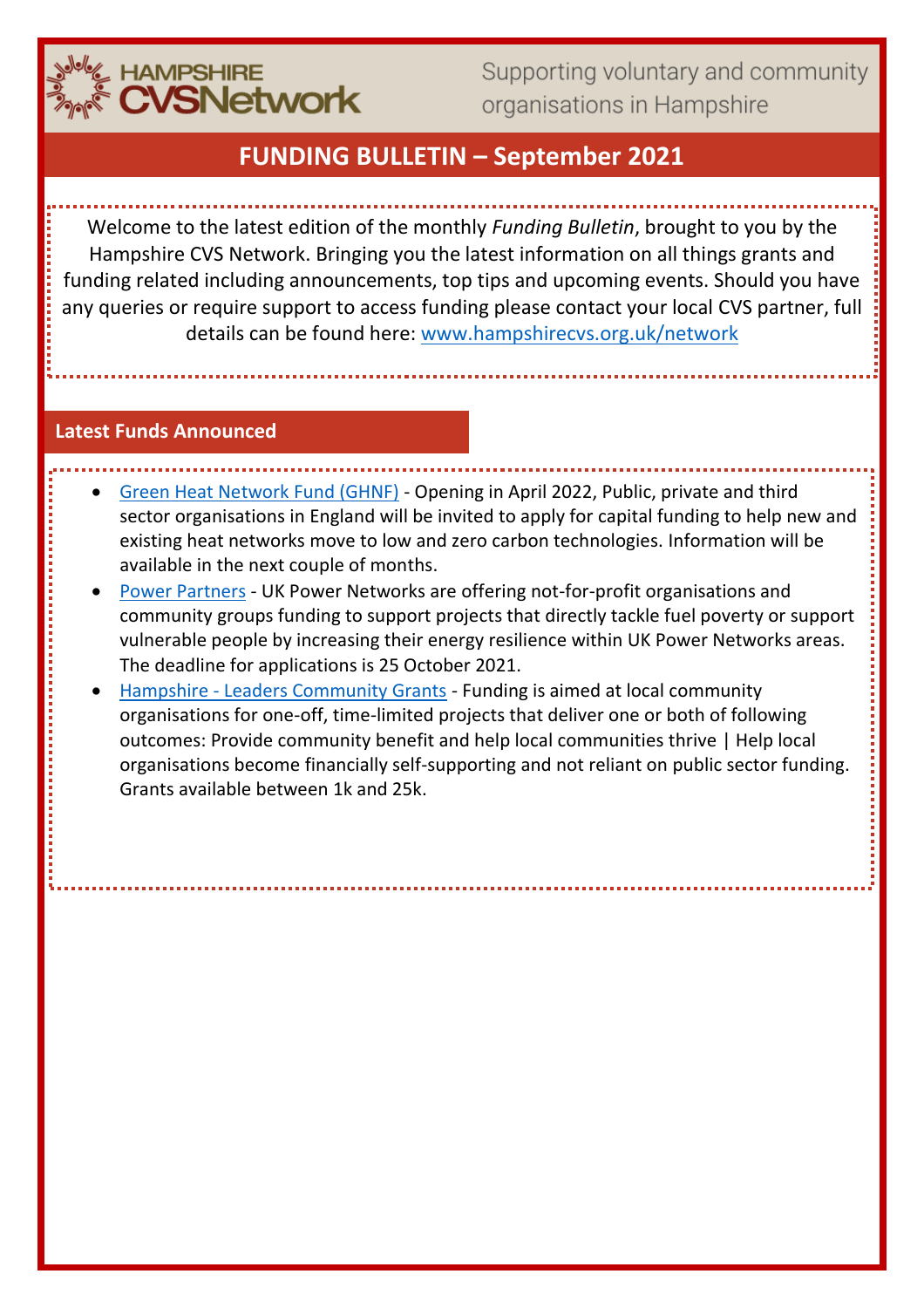## **Open Funds by Category**



- Art Fund [Reimagine](https://www.artfund.org/supporting-museums/programmes/reimagine-grants) Grants are available to a range of UK arts organisations for projects to transform their activities and build expertise, capacity, and connections within and beyond the arts sector.
- [Radcliffe Trust](https://theradcliffetrust.org/) Funding is available for UK charities, not-for-profit and Exempt organisations working in the areas of music, especially chamber music, composition, and music education, or in heritage and crafts. Application deadline: 31/01/2022
- Aurelius Charitable Trust Grants are available for charitable organisations involved with conservation of culture inherited from the past and the dissemination of knowledge, particularly in the humanities field. Previous grants between £1000 and £10000. For further information on how to obtain this grant locally, please contact the following: Mr P E Haynes Trustee, The Aurelius Charitable Trust, Briarsmead Old Road Buckland Betchworth, Surrey RH3 7DU | Tel: 01737 842186 | Email: [philip.haynes@tiscali.co.uk](mailto:philip.haynes@tiscali.co.uk)



- [Hampshire and IoW Community Foundation -](https://www.hiwcf.com/grant/moneybarn/) Moneybarn Social Impact Fund These grants are available to community groups in Havant, Gosport, Fareham, and Petersfield to support social inclusion. It will invest in activities to alleviate the underlying problems that prevent social inclusion and life fulfilment.
- [The Noel Buxton Trust](http://www.noelbuxtontrust.org.uk/2012family_000.htm?mc_cid=1518bdfe62&mc_eid=6ef5790e92#Who) Funding for families on the issue of domestic abuse and the problematic relationships between adults lie at the heart of the most serious difficulties experienced by parents and their children. The maximum grant is £5,000 per year for up to three years. Ongoing deadline
- Black and Minoritised [Women's Fund](https://www.wrc.org.uk/Pages/Category/black-minoritised-womens-fund) Funding is available to voluntary and community organisations, led-by-and-for Black and minoritised women, that have been disproportionately impacted by COVID-19 to support their core costs and enable continued service delivery in England. Grants of £10,000 are available. The deadline for applications is 3pm on 1 October 2021.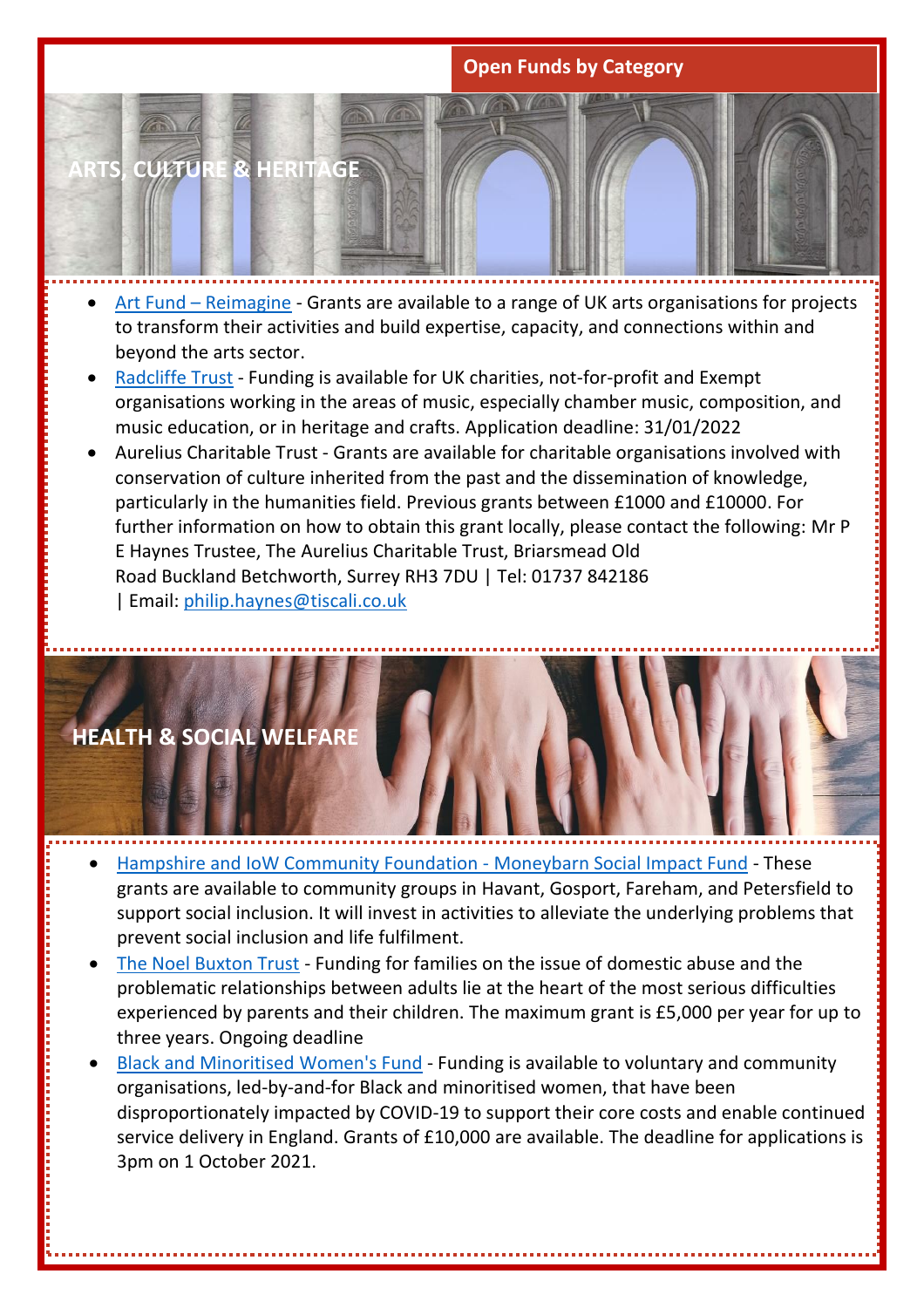# **ENVIRONMENT**

**CHILDREN & YOUNG** 

- [National Lottery Community Fund -](https://www.tnlcommunityfund.org.uk/funding/programmes/together-for-our-planet) Together for Our Planet Grants are available to voluntary and community organisations in the United Kingdom for small-scale projects to take action on climate change. Grants of £1,000 to £10,000 are available. Funding is intended to support projects that focus on one or more of the following areas: Food | Transport | Energy | Waste and consumption | The natural environment. Deadline 18/11/21
- [The Village Halls Podcast](https://thevillagehallspodcast.com/photo-competition/) A photographic competitions with prizes for the village and the photographer. The competition closes on 21st November 2021, giving you plenty of time to take your best picture! The theme is Britain's 'Wonderful Villages' and we're interested in any photo taken in the UK that captures a sense of village life and community spirit.

• Hampshire and IoW CF - [Strategic Youth Recovery Grant](https://www.hiwcf.com/grants/) - Grants for local voluntary and community organisations who are working with young people in the Hampshire and Isle of Wight areas. It is anticipated that the award will help these organisations to rebuild their volunteer base and increase resilience for the future. Deadline: 04/10/21

- [Learning through Landscapes](https://naturegrants.ltl.org.uk/)  Local School Nature Grants Grants to provide outdoor learning training and equipment to schools and early years providers with the aim of promoting outdoor learning among young children. Deadline for applications is 12th November 2021.
- [Triangle Trust](https://www.triangletrust.org.uk/) The Triangle Trust is currently accepting applications from across the UK for projects that work with young people with criminal convictions (up to the age of 25 years) to find meaningful and secure employment. The deadline for applications is noon on 26 October 2021.

# **COMMUNITY DEVELOPMENT**

- **[Faith New Deal Pilot Fund](https://www.gov.uk/government/publications/faith-new-deal-pilot-fund/faith-new-deal-pilot-fund-prospectus) Grants are available to faith-based organisations for innovative** projects which strengthen engagement between local and national government and faith groups as they tackle social issues. Deadline 07/10/21.
- [Community Housing Fund Revenue Programme 2021/22](https://www.communityledhomes.org.uk/chf-revenue-programme-202122) Grants are available for community organisations to help cover the revenue costs of project-specific activities that will support the development of community led housing proposals across England (excluding London) up to March 2022.